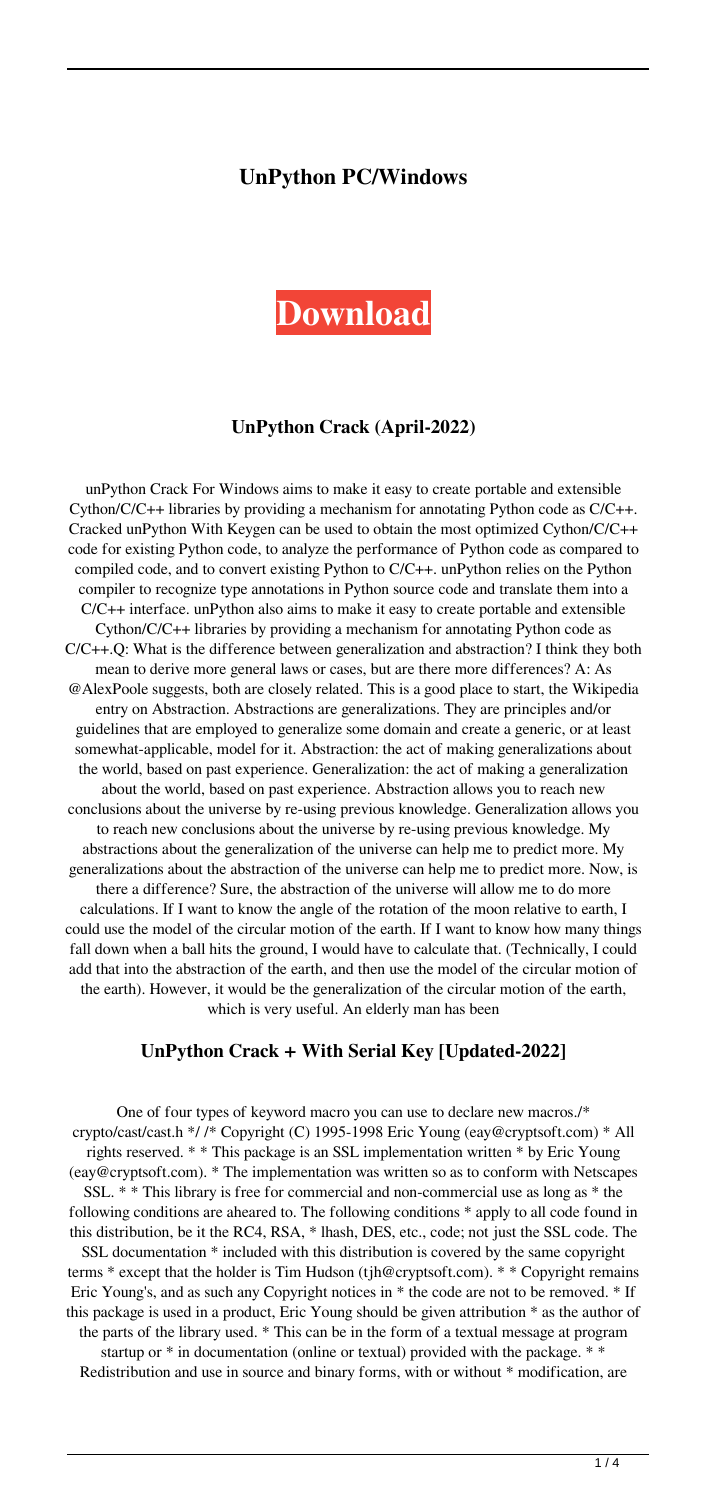permitted provided that the following conditions \* are met: \* 1. Redistributions of source code must retain the copyright \* notice, this list of conditions and the following disclaimer. \* 2. Redistributions in binary form must reproduce the above copyright \* notice, this list of conditions and the following disclaimer in the \* documentation and/or other materials provided with the distribution. \* 3. All advertising materials mentioning features or use of this software \* must display the following acknowledgement: \* "This product includes cryptographic software written by \* Eric Young (eay@cryptsoft.com)" \* The word 'cryptographic' can be left out if the rouines from the library \* being used are not cryptographic related :-). \* 4. If you include any Windows specific code (or a derivative thereof) from \* 1d6a3396d6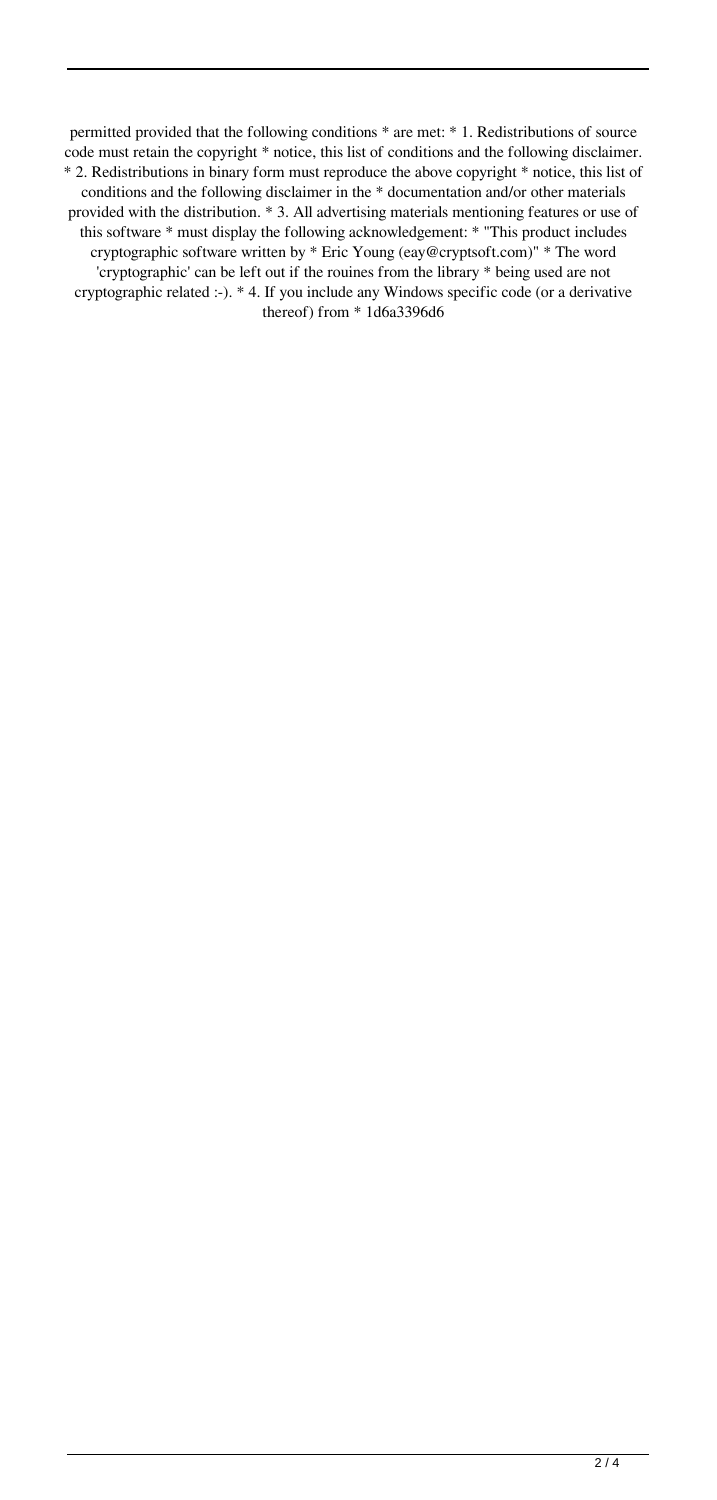## **UnPython Crack Serial Number Full Torrent**

Download: Duquesne is a sprawling union of institutions on Pittsburgh's South Side that was once a thriving city for the black middle class. Until the 1940s, the neighborhood's black population was estimated at nearly 20,000. Duquesne University was founded in 1878 by the Pittsburgh First Church of God and approved by the state legislature. Its beginnings were modest, with 9 students and one teacher. But in its nearly 140-year history, Duquesne has grown into a world-class, largely-Catholic, college with more than 15,000 students. The campus covers 900 acres and is home to more than 50 buildings, including modern additions to be completed in the next few years. Rising up from those spaces is a very visible reminder of Duquesne's origins: the 31-story, 376-room Duquesne Gateway, the largest building on campus and a symbol of the university's importance. The building was paid for with a \$10 million gift from Stanley Baldwin, a British industrialist and statesman. Its construction is the subject of the 2016 book "DUQ," by Adam Clark Johnson, a Pittsburgh Magazine contributing writer. In the 1940s, Duquesne was the leading African American university in the U.S. and the nation's first historically black institution to receive federal funding. But Duquesne's fortunes have since soured. The university has a very poor graduation rate, due to the fact that many black and Latino students are the first in their families to attend college. The school can't afford to remain an elite institution for a community that has shrunk dramatically. Johnson is one of those students. His grandmother, a former nurse at the University of Pittsburgh School of Nursing, sent him to Duquesne to become a doctor. "It's a paradox, I think, of Duquesne," he says. "They used to be the safest school for African-American students, and now they're struggling to be that again. But the irony of that, I think, is really neat to watch." Johnson is in his senior year, and he spent his senior year writing the college's history. He and fellow students have organized a seminar series, "DUQ: A History of the School," at which students can hear about the school's unique

## **What's New In?**

unPython is a compile-time type checker for Python. It's designed as a Python type checker that: can run your Python code at compile time and detect syntax errors can only add types, not remove them (e.g. no duck typing!) compiles a type-annotated subset of Python to C code, adding type annotations is safe with respect to Python's type system, is numpy-aware, and is Python 3 compliant. works out of the box on all major Python platforms, including CPython, PyPy, and IronPython can be added to your build process with a single'make' command is MIT licensed is fun! unPython is built on top of the Python AST. unPython detects where you write a type-annotated expression and then checks that it matches the corresponding type-annotated expression when compiled. unPython contains three main components: a tool to inspect the Python AST and convert the Python AST to C, plus all of its dependencies a compiler/visitor to check typeannotated Python, plus its dependencies, to C code a tree of extensions that provide common metadata and type-checking routines to support Python/C interop. These extensions are written in Python. How it works: At runtime, unPython looks for type annotations in your source. When it finds one, it looks for a matching type annotation in the Python AST. When it finds one, it checks that when compiled, the source and Python AST match. For example: This is a simple example that shows how unPython can check types in Python expressions at compile-time. This example just checks types in the expression 'a'. Detecting type annotations: unPython is a pretty strict type checker. In Python, annotations are just strings and the data type of those strings does not matter. unPython is not as forgiving. It has its own set of types - names, types and integers. In Python, names are just strings and that's all they are good for, but unPython can and will tell you more. For example, the 'a' in 'a' is a name, not a string. Thus, in Python, it is legal to compare it with 'a' or '1'. unPython will flag this as an error in your source code. That's not all. unPython supports a very powerful set of type annotations. It supports user-defined types (like Dict), built-in types (int, float, list, etc), Python user defined types (like OrderedDict), native Python types (like list, dict, string, set, etc), and everything in between. And it's all detected at compile time. Automatic type inference: It's one thing to know that you have some funny types and you want